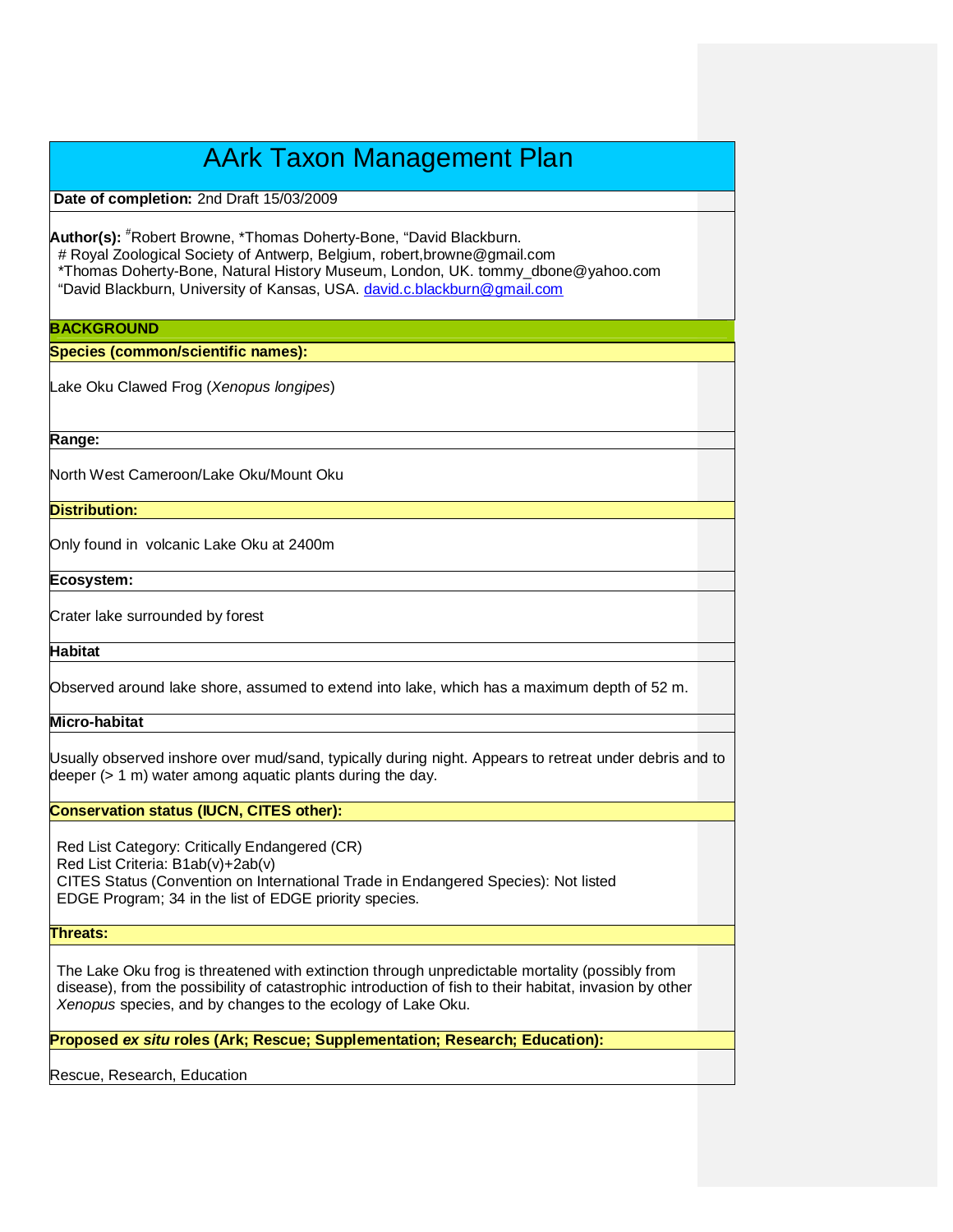# **Husbandry guidelines (Y/N, if yes give details and/or hyperlink):**

In preparation. The recent establishment of a sizeable population at Antwerp Zoo is providing information needed to establish preliminary husbandry guidelines for survival. At the date of this AArk TMP, Xenopus longipes has not yet been bred in captivity. There is good background for husbandry as there are 20 various taxa of Xenopus in the commercial Xenopus stock centre in Geneva**.** www.xenopus.com

**Co-ordinator and contact details:**

Dr Robert Browne, robert.browne@gmail.com

**Programme Goal:**

- Establish a 'Rescue Population'.
- Securely distribute this population among at least two institutions.
- Maintain genetic diversity.
- Develop educational exhibits.
- Conduct a research program.
- Support in-range conservation.

# **ACTION PLAN**

# **Ex situ population management**

**Current population (no. of individuals and/or institutions):** Current rescue populations: Antwerp Zoo Belgium 47 Dr. Robert Browne Current research populations: London Zoo United Kingdom 37 Dr Ian Stephen McMaster University Canada Brown B Bristol University United Kingdom few\* Dr. Richard Tinsley Columbia University USA ?\* Dr. Darcy Kelly \* Quantitys of specimens to be declared. Biobanked viable germplasm: Skin from one female cryopreserved – Antwerp Zoo. **Target population (no. of individuals and/or institutions):** Target international 'Rescue Population' 50:50 split across at least two collections. New 'Rescue Population' within Cameroon. Several research collections have requested additional X. longipes for the 'Rescue populations".

**Objectives (clearly defined and measurable):**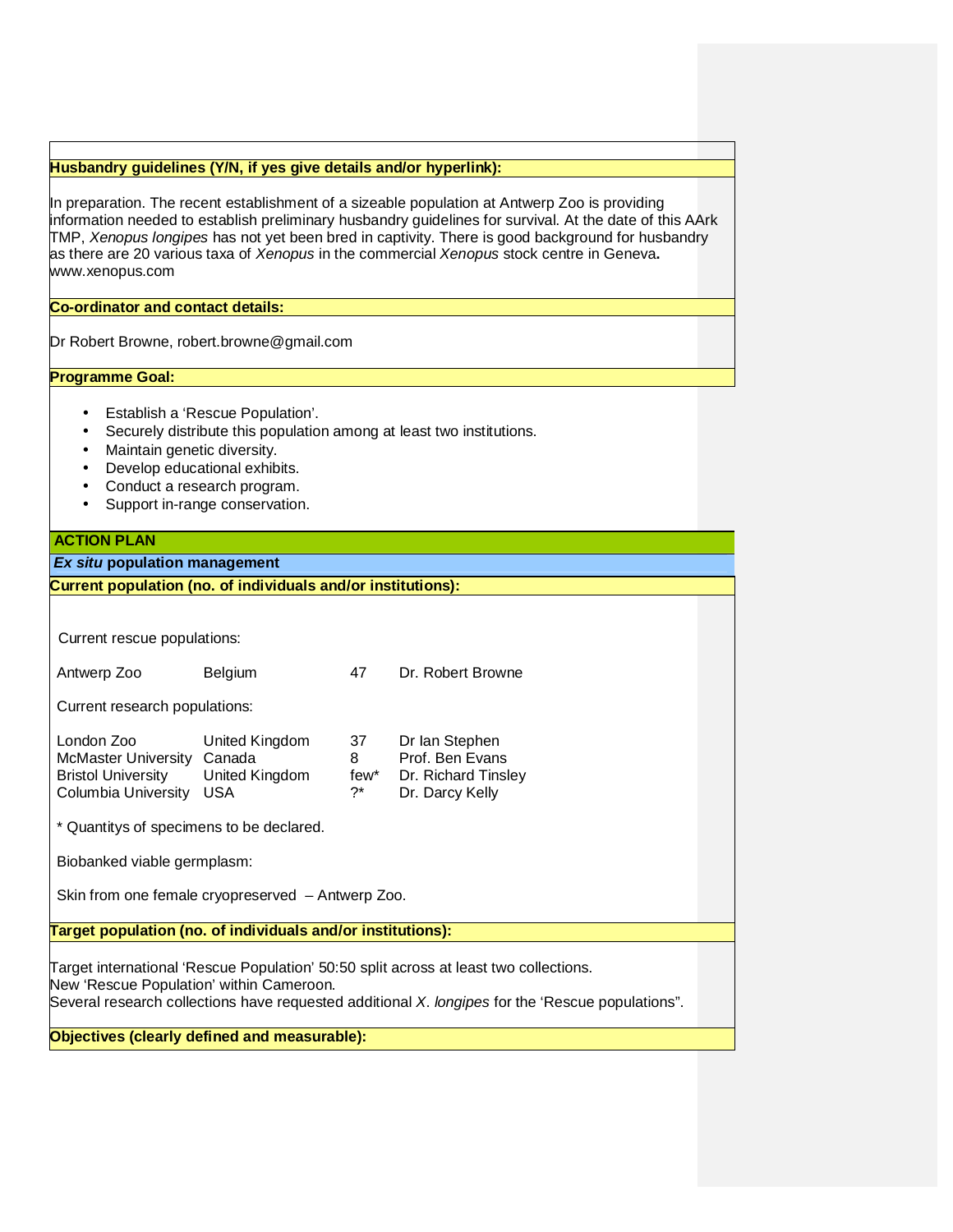| ٠                   | Genetically viable Rescue Population (as in 'Target population') established and breeding<br>(self sustaining) in two to three institutions.<br>Genetic representation in a bio-bank of all founders, sperm from males, somatic cells from<br>both males and females.<br>Supplementing of research populations with males.<br>Priority to reproduce from all founders.<br>Limit reproduction from F1 to avoid confusion with founders.<br>Establish a stud book and record keeping system.<br>Establish and maintain taxon management for X. longipes.                                                                    |  |                                          |
|---------------------|---------------------------------------------------------------------------------------------------------------------------------------------------------------------------------------------------------------------------------------------------------------------------------------------------------------------------------------------------------------------------------------------------------------------------------------------------------------------------------------------------------------------------------------------------------------------------------------------------------------------------|--|------------------------------------------|
|                     | Proposed actions and respective time frames:                                                                                                                                                                                                                                                                                                                                                                                                                                                                                                                                                                              |  |                                          |
| ٠                   | Taxon coordinator making annual recommendations for the management of the species to all<br>participating collections.<br>Identify partner institutions wishing to work with X. longipes 2009.<br>Import founders and establish rescue populations.<br>Identify Cameroonian partner institution 2009; possibly University of Yaoundé I,<br>Identify Cameroonian partner institution 2009; possibly Cameroon Biodiversity Conservation<br>Society.<br>Assist in establishment of facilities and training of personnel in Cameroon 2009-11.<br>Supply surplus F1 frogs from the 'Rescue Population' to other projects 2009. |  |                                          |
|                     | <b>Ex situ Research</b>                                                                                                                                                                                                                                                                                                                                                                                                                                                                                                                                                                                                   |  |                                          |
|                     | <b>Current research objectives and expected time frames:</b>                                                                                                                                                                                                                                                                                                                                                                                                                                                                                                                                                              |  |                                          |
| $\bullet$<br>٠<br>٠ | Develop and refine husbandry techniques.<br>Develop and refine techniques for unassisted spawning.<br>Develop and refine techniques for hormonal assisted spawning.<br>Develop and refine techniques for hormonal sampling of sperm.<br>Develop and refine techniques for in vitro fertilisation.<br>Assess the genetic variation of the population.<br>Find age, growth rates and periods of low growth.<br>Show fecundity and reproductive strategies.                                                                                                                                                                  |  | <b>Comment [td1]:</b> Why not males too? |
|                     | Proposed study objectives and expected time frames:                                                                                                                                                                                                                                                                                                                                                                                                                                                                                                                                                                       |  |                                          |
|                     | An assessment of the genetic variation of the wild and ex-situ population of the Lake Oku<br>frog.<br>Maintenance of genetic diversity as part of a population management action.<br>Continued assessment of disease.                                                                                                                                                                                                                                                                                                                                                                                                     |  |                                          |
|                     | Actions necessary to meet study objectives:                                                                                                                                                                                                                                                                                                                                                                                                                                                                                                                                                                               |  |                                          |
|                     | The primary institution at Antwerp Zoo will engage all ex situ research objectives. These will<br>be done in a co-operative network with other participating institutions particularly the<br>Zoological Society of London.<br>Investigate tools such as skeletochronology to find age, growth rates and periods of low<br>growth.<br>Investigate archived museum specimens to determine fecundity and female reproductive<br>strategies.                                                                                                                                                                                 |  |                                          |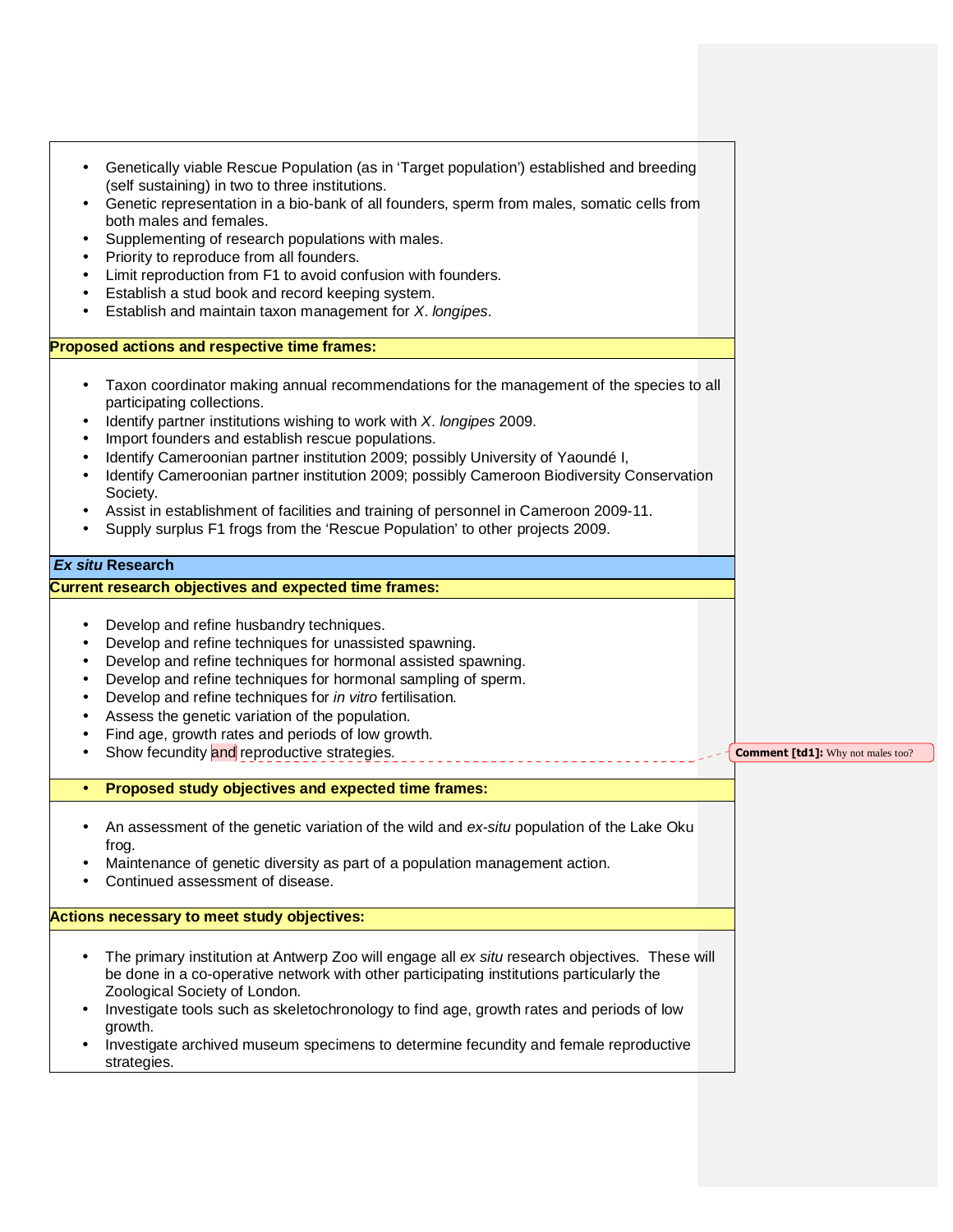• Support growth and reproductive information of conservation breeding populations with data from specimens in the field..

# **Ex situ Education**

### **Educational message:**

- The Lake Oku frog is a unique and interesting species.
- Lake Oku has an interesting bio-cultural history, and this frog is a flagship for its conservation.
- Conservation of frogs in Cameroon can support general habitat and species conservation.
- We can save species in AArk conservation breeding programs.
- Xenopus frogs have greatly contributed to the development of biology and medicine.
- There are many other endangered frogs in Cameroon; what values to humanity will be lost if they become extinct.
- Mountains can act like islands with regard to driving biodiversity, with amphibians as model organisms that speciate on different mountain tops.
- Gene banking and community conservation as conservation tools.

## **Objectives (clearly defined and measurable):**

- Display of Xenopus with educational theme as above in Cameroon/ Europe
- Education about gene banking including human gene banks.

## **Proposed actions to meet above Educational Objectives with time frame:**

- Visitors will see educational display with live Xenopus longipes and a poster display.
- Schools and other groups will be given talks.
- Visitors are informed of the role of captive breeding programs for species conservation.
- Greater publicity of all work at Lake Oku, and for ex situ programs.
- Adult display established at Antwerp Zoo in 2008 (done)
- Posters (in production).
- Zoo magazine articles.

## **Any other information:**

Should ecotourism become more organised for this region of Cameroon, the possibility of using this programme as a form of promoting ethical holidays to prospective ecotourists should be explored.

# **In-country/field initiatives**

### **Current activities:**

- Establishing an interpretative sign at Lake Oku.
- Surveys and habitat studies of the Lake Oku frog.
- A conservation project has been conducted on Mount Oku for several years by BirdLife International/Cameroon Biodiversity Conservation Society, involving community forest management.

**Objectives (clearly defined and measurable):**

Thorough understanding of the conservation biology of X. longipes including life history stages, their micro-habitat requirements and population demography.